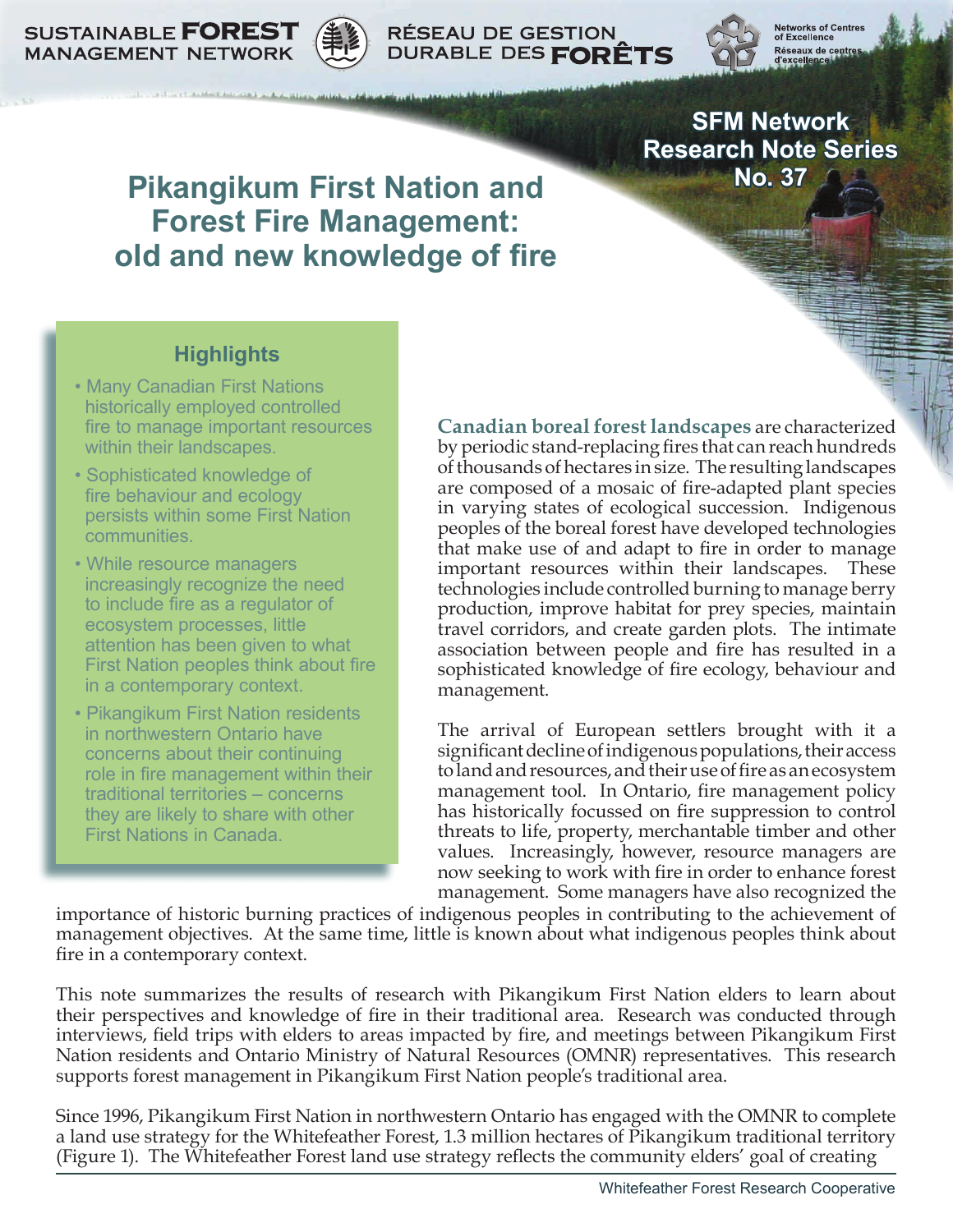forestry-based community economic opportunities for Pikangikum youth, while maintaining customary uses and stewardship responsibilities within their territory (see [www.whitefeatherforest.com\)](www.whitefeatherforest.com).



**Figure 1.** The Whitefeather Forest

The planning process for the Whitefeather Forest has been careful to consider habitat needs for provincially and federally threatened woodland caribou (*Rangifer tarandus caribou*) (see SFM Network Research Note #27). Fire is important for maintaining caribou habitat. Current forestry practices in other parts of the province have been linked to the loss of caribou habitat in part because of the difficulty of regenerating woodland caribou habitat following logging. In consideration of the Whitefeather Forest having a high degree of remoteness, few private property dispositions, and no current forestry operations, the OMNR sees the potential of allowing fire to take a larger role in maintaining caribou habitat within the Whitefeather Forest and the adjoining Woodland Caribou Provincial Park.

# **Pikangikum knowledge and beliefs of fire**

*"The Creator has a match and that match is the Thunderbird. He brings that match to the land when the forest gets too old and can't grow anymore … After the forest is burnt, new growth starts. Animals get tired of eating old food. Just like you and me. The Creator knows that animals need new food. After the fire there is fresh food to eat."* 

*(Whitehead Moose - July 20, 2006 -- all quotations have been translated from the Anishinaabe language)*



*(Solomon Turtle - April 17, 2007)* The late elder Jake Kejick with evidence of historic forest fire. Photo courtesy of Lee Gerrish, OMNR.

Pikangikum elders have a sophisticated understanding of fire behaviour and ecology, based both on traditional teachings and on personal observation. They explain that fire is a source of life and a gift from the Creator, in particular the fire that is started by lightning and is known as Thunderbird fire (*beenaysee eshkotay*). The elders explain how fire plays an important role in maintaining the productivity of plants and the trophic interactions between organisms. Pikangikum elders also describe how fire can pose a threat to life and the resources that make life on the land possible.

*"Fire is used for a means of survival. If you respect fire, the fire will be good to you. It will keep you warm on cold days. But you also have to have respect and be careful with the fire. You have to use it wisely. If you use it wisely it will keep you. If not it will burn all of your possessions. If you do not have understanding it will become your enemy."*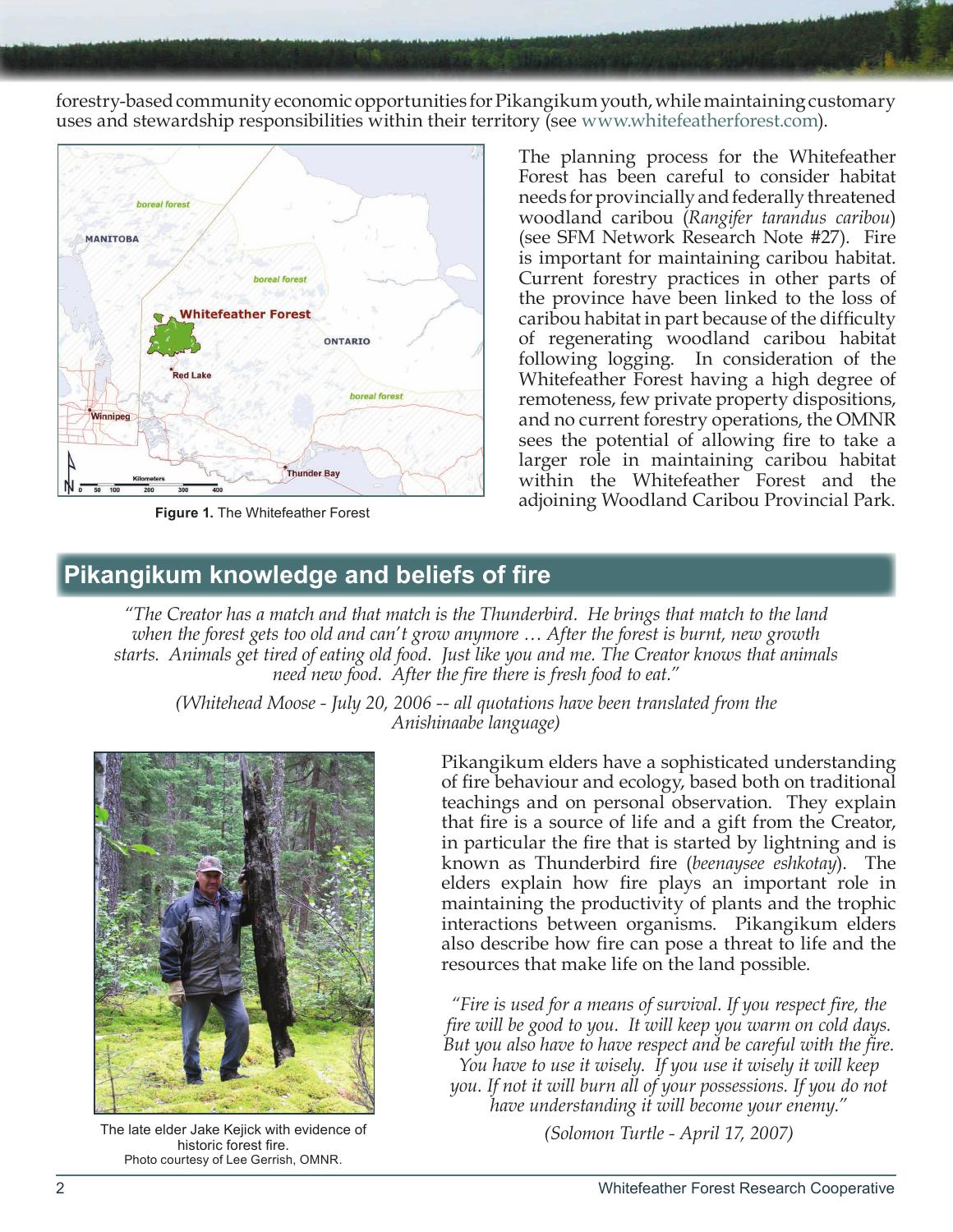Teachings about fire stress the importance of showing respect for fire by exercising rules for the safe use of fire that are based on an understanding of how fire behaves under different conditions. Pikangikum elders provided teachings about fire safety including proper selection of fuels and selection of sites for campfires based on season and forest humidity. Elders also detailed a set of site characteristics, including topography, soils and fire severity, which influence how a site recovers from fire.

This knowledge of fire behaviour has been developed, in part, through a long history of utilizing fire as a tool to improve the abundance of resources and other landscape values. Thus, in addition to the role of Thunderbird fire in renewing the land, Pikangikum people have used fire, Anishinaabe fire, to enhance the productivity of certain sites. Fires traditionally were set in the early spring or late fall in grassy margins around streams and lakes, garden sites, cabin areas, travel corridors, peninsulas and islands. Fires were set when weather conditions indicated that burning would result in low fire intensity with a minimal risk of escape.

*"We must understand this process. It is only to burn grass. Not to burn the soil. … When things started to grow on the land in the late spring, these burnt areas tend to grow much faster… Other animals wouldn't like it immediately, but eventually these areas would be very good homes for many little animals…Ducks and muskrats were very abundant here. We got a lot of food from these areas."*

#### *(Charlie Peters - Oct 5, 2006)*

Since the 1950s Pikangikum elders have further developed their knowledge of fire, albeit in a different context, through their employment as provincial seasonal fire fighters. Many elders today have at least 30 years of experience fighting fires and some directed crews of up to 30 men. Elders brought to fire fighting their traditional knowledge of fire, such as maintaining an awareness of the closest body of water, being aware of signs of increasing fire activity, and knowing the impact of terrain on fire behaviour. They improved the effectiveness of fire suppression by checking for smouldering fires underground, using the kinds of soils that are effective in suppressing fire, and checking on suppressed fires several days after they were presumed out. Not only was fighting fires an important source of seasonal income for Pikangikum people, it was a source of pride because their knowledge was valued and brought to the fore.

# **Current fire management**

Elders report that by the 1940s their people began to be afraid of laws that threatened imprisonment or fines for using fire. Further, the low demand for furs and traditional foods do not justify the use of traditional burning to enhance the productivity of these resources. In the early 1990s, provincial policy downloaded fire fighter training to the private sector, imposing new certification requirements that made it difficult for Pikangikum people to obtain fire fighting jobs. The combination of the suppression of traditional, Anishinaabe burning practices and marginalisation from fire fighting jobs is a source of confusion and bitterness among many community elders.

Since planning for forest harvesting in the Whitefeather Forest began in 1996, fires have been more aggressively suppressed in the southern half of the Whitefeather Forest. However, community members express concern that decision-making about fire suppression does not serve community interests.



Peeshaskoosaywahseegay. Spring burning of river and lakeside grasses to improve duck and muskrat habitat. Drawing by Mario Peters 2007.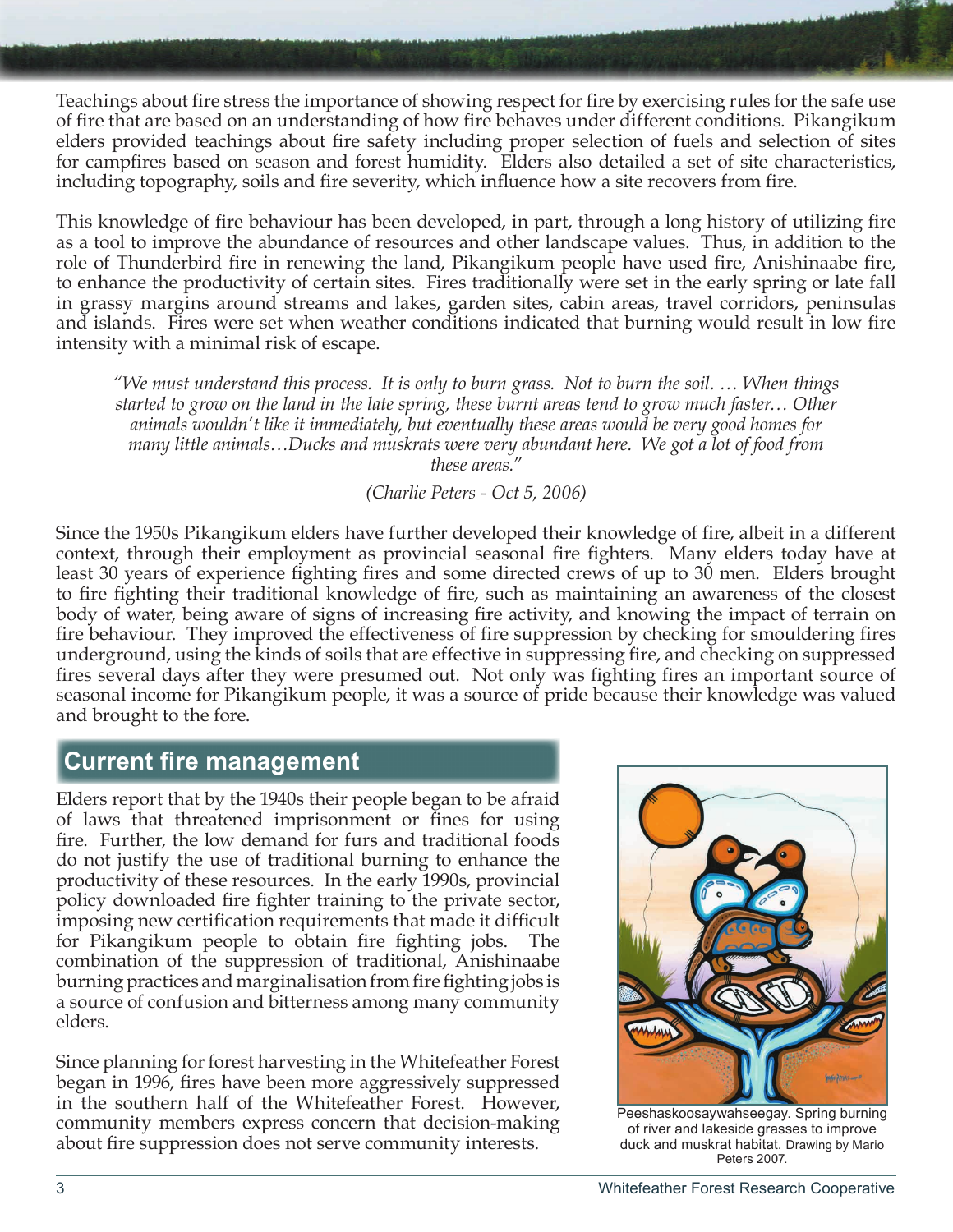*"Several years ago there was a fire … that came right to our door step. … Nobody came to airlift the community. Nobody came to assist us that time…I'm bewildered because we were not seen in the same way not as valuable as those others to the south…I worked out of here for many years… We were only allowed to put out fires south of here. And all these years I was trying to save all these people while I was neglecting all the people up here."*

*(Oliver Hill - February 6, 2007)*

Concerns expressed by Pikangikum elders regarding fire management stem from a situation where management decisions are being made for their territory without their participation and based on

criteria outside of their understanding or value system. For example, it became apparent from comments made during a community meeting with the OMNR that the Whitefeather Forest is perceived as largely unencumbered by the values, including private property, human lives, and forestry interests, that in the south would trigger aggressive suppression and restrain prescribed burning. The Whitefeather Forest is considered an indigenous cultural landscape by Pikangikum people – one that has been heavily influenced over generations by interactions between land and people. It is the site of important customary resource uses that are dispersed across the landscape and enjoyed by extended family groups rather than single property owners.

Through this research, Pikangikum elders articulated an interest in applying their knowledge of fire ecology and behaviour to forest management in the Whitefeather Forest, including reclaiming traditional controlled burning practices. Pikangikum elders regard their responsibility to care for the Creator's gifts as a sacred obligation and if it becomes clear to them that the health of the land would be maintained by resuming burning practices, they wish to be able to do so.

The acceptance of fire in forest management is particularly important in avoiding stand conversion from conifer to hardwood stands following commercial timber harvests. Pikangikum elders point to several important differences between the ecological outcomes of forestry practices they see to the south

#### **Management Implications**

- 1. Pikangikum First Nation has expressed a desire to re-establish their engagement with fire management within their territory. Pikangikum Elders have clearly stated their desire for fire management planning for the Whitefeather Forest to reflect their experience, teachings and values. They wish to teach their youth about fire and traditional fire values, gain recognition of the customary process of using fire for land management within the Whitefeather Forest, explore the adaptation of their knowledge of fire behaviour and ecology to forest restoration following silviculture, and regain access to employment as fire fighters.
- 2. Further dialogue between the provinces and First Nation communities is necessary to achieve culturally sensitive policies, planning and operations of fire management. Fire management policies influence which segments of society benefit from decisions about fire suppression; these policies also influence the acceptability of fire as a tool in forest renewal, including renewal of woodland caribou habitat. Currently, Canadian First Nations are taking an increasing role in resource management within their territories and likely wish to be involved in the decisions made regarding policies, planning and operations of fire management. Cross-cultural dialogue will be necessary to achieve mutual understanding and respect between Aboriginal and non-Aboriginal governments.
- 3. Further collaborative research on First Nation historic interactions, knowledge and values associated with fire is required. A large literature, including this research, suggests that many First Nation groups within Canada have geographically specific knowledge of using and coexisting with fire. Further cooperative research opportunities with other First Nations should be pursued to bring forward this wealth of knowledge and experience in fire management policy, planning and operations.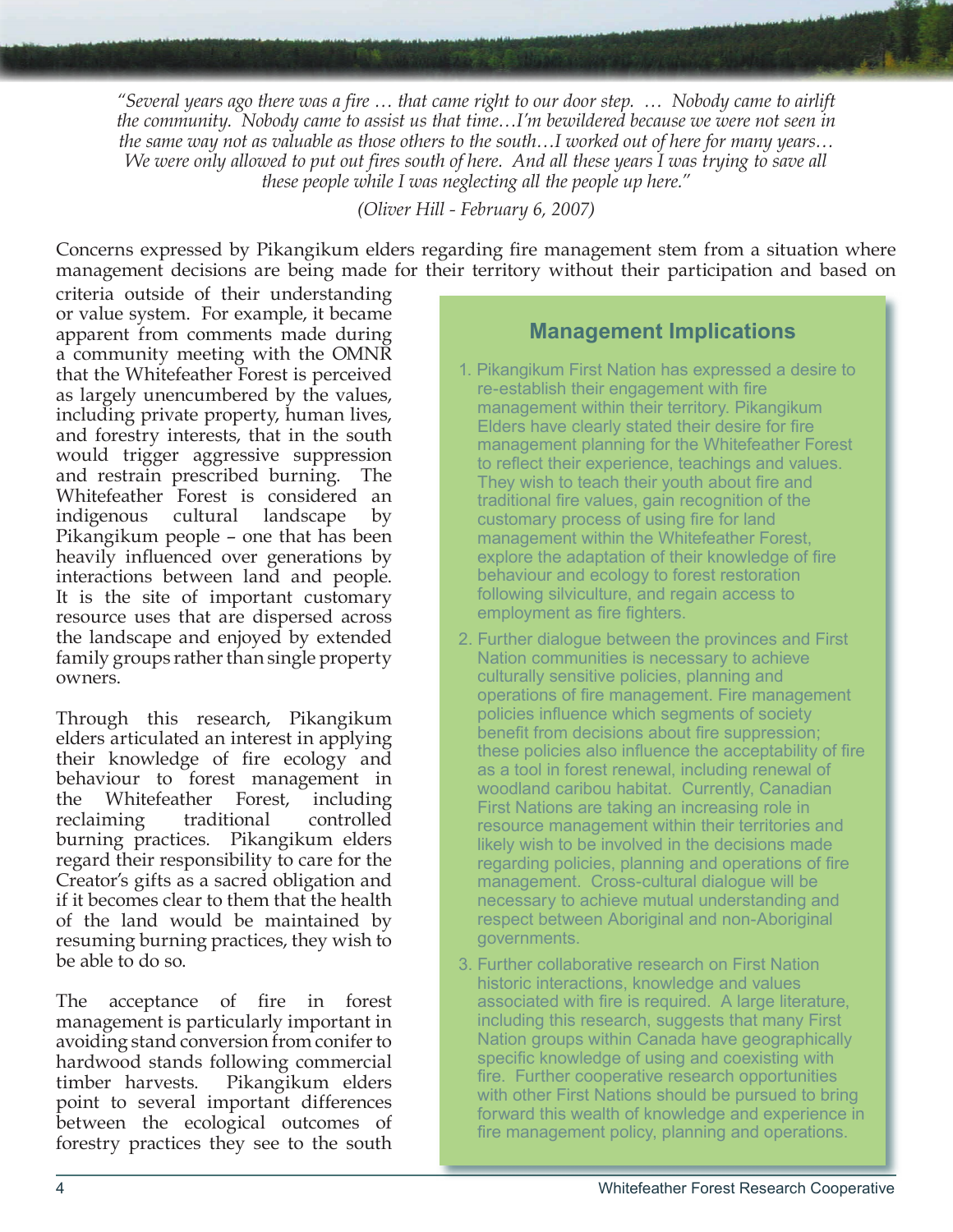of them, and the results of burning. Minimizing these differences, including through the use of fire as a silvicultural tool, is one of the key challenges for sustainable forest management if woodland caribou habitat is to be maintained in the Whitefeather Forest. Mature conifer forests provide an open environment that enables easier detection and avoidance of predators; in upland areas, they are also associated with the growth of key winter forage such as lichens (*Cladina spp.*). Managing the Whitefeather Forest for woodland caribou habitat may require more deliberate use of fire within the Whitefeather Forest. If this is the case, it is apparent that further dialogue is needed between provincial forestry and fire managers, the Whitefeather Forest Management Corporation of Pikangikum First Nation, and community elders and residents.

### **Further reading**

Anderson, M. K. and M. G. Barbour. 2003. *Simulated Indigenous management: a new model for ecological restoration in national parks.* Ecol. Restor. 21(4): 269-277.

Canadian Council of Forest Ministers. 2005. *Canadian Wildland Fire Strategy: a vision for an innovative and integrated approach to managing the risks.* Queen's Printer for Canada, Ottawa.

Davidson-Hunt, I.J. 2003. *Indigenous lands management, cultural landscapes and Anishinaabe People of Shoal Lake, Northwestern Ontario, Canada.* Environments 31(1): 21-41.

Davidson-Hunt, I. J. and R. M. O'Flaherty. 2007. *Researchers, indigenous people and place based learning communities.* Soc. and Nat. Res. 20: 291-305.

Boyd, R. ed. 1999. *Indians, fire and the land in the Pacific Northwest.* Oregon State University Press, Corvallis, Oregon.

Pikangikum First Nation and Ontatio Ministry of Natural Resources. 2006. *Keeping the Land: A Land Use Strategy* <http://www.whitefeatherforest.com/pdfs/land-use-strategy.pdf>

Pyne, Stephen J. 1997 (orig. pub. 1982). *Fire in America: A Cultural History of Wildland and Rural Fire.* University of Washington Press, Seattle.

Written by:

Andrew M. Miller (University of Manitoba, Natural Resources Institute) Iain J. Davidson-Hunt (University of Manitoba, Natural Resources Institute) R. Michael O'Flaherty (University of Manitoba, Natural Resources Institute)

We are indebted to Pikangikum First Nation Chief and Council, Elders and WFMC president Alex Peters for their collaboration. Translation and research facilitation was provided by Paddy Peters and Charlie Pascal of the WFMC, and WFMC community researchers, Marcela Kejick, Reggie Peters, Marlene Quill, and Murray Quill.

Research funding was made available through Environment Canada Aboriginal Species at Risk Programming, Sustainable Forest Management Network, the Social Sciences and Humanities Research Council, the Ontario Ministry of Natural Resources and the Whitefeather Forest Management Corporation.